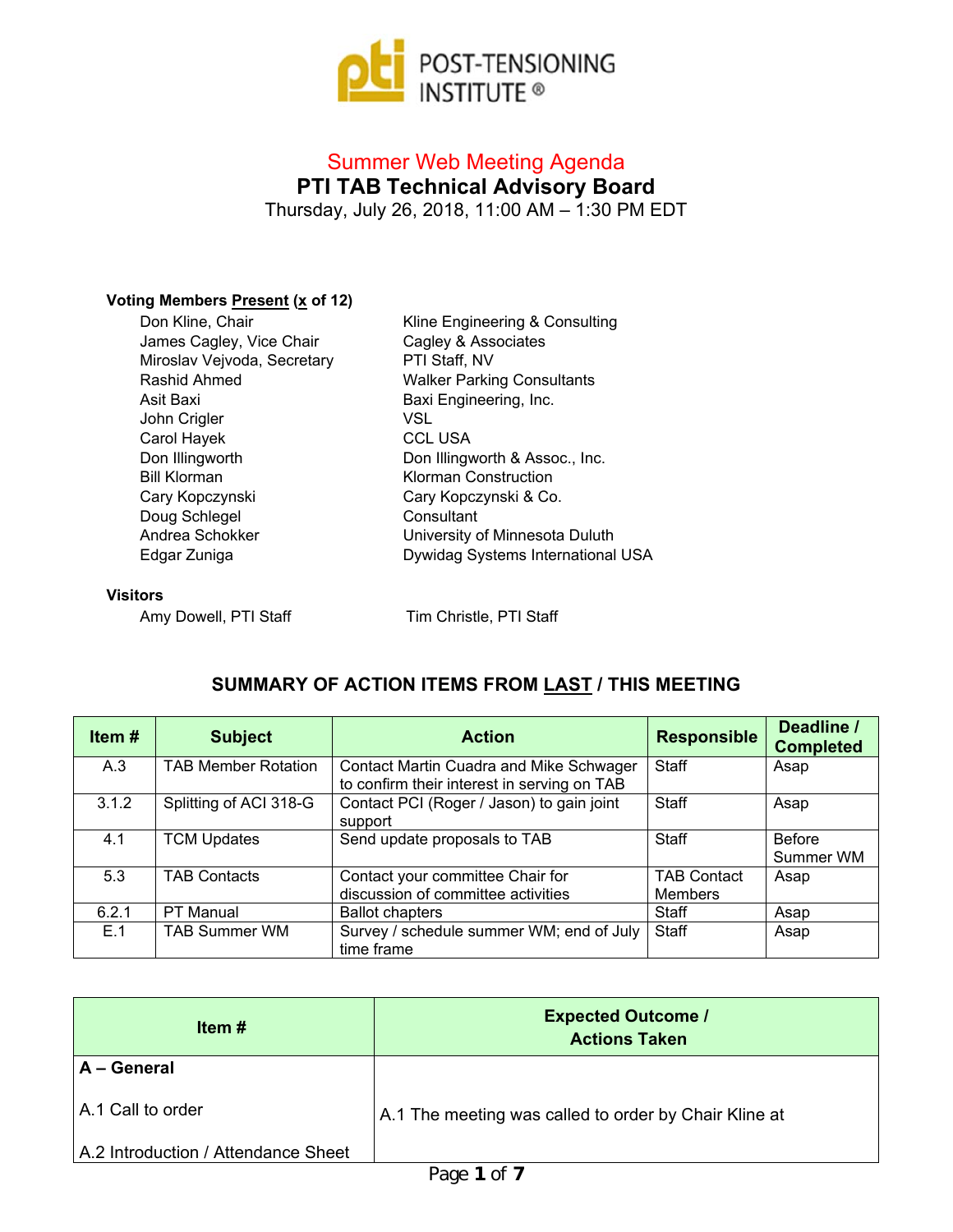| Item#                                                                                                                                                                                                                                                                                                                                     | <b>Expected Outcome /</b><br><b>Actions Taken</b>                                                                                                          |
|-------------------------------------------------------------------------------------------------------------------------------------------------------------------------------------------------------------------------------------------------------------------------------------------------------------------------------------------|------------------------------------------------------------------------------------------------------------------------------------------------------------|
| (Exhibit A.2) / Announcements                                                                                                                                                                                                                                                                                                             |                                                                                                                                                            |
| A.3 TAB Roster / Membership<br>Rotation<br>At the last meeting in Cancun, the                                                                                                                                                                                                                                                             | A.3 The official TAB roster is on the PTI website.                                                                                                         |
| following general rotation was<br>agreed:                                                                                                                                                                                                                                                                                                 | TAB Member rotation: After the 2018 fall meeting, Jim Cagley<br>and John Crigler will end their term on TAB.                                               |
| • 2018: Rotate 2 members: Crigler,<br>Cagley (2003, 2003)<br>• 2019: Baxi, Kopczynski (2003, 2003)<br>● 2020: Ahmed, Schlegel (2003, 2008)<br>• 2021: Kline, Zuniga (2008, 2012)<br>• 2022: Hayek (2012)<br>$\bullet$ 2023: Klorman, Illingworth (2014,<br>2015)                                                                          | Martin Cuadra and Mike Schwager have been invited to<br>attend the fall meeting and join TAB after the meeting. Staff<br>will inform TAB of their replies. |
| The list of potential TAB candidates<br>(no particular order):<br>Hamid Ahmady<br>$\bullet$<br>Martin Cuadra<br>$\bullet$<br>Bob Sward (Chair M-50)<br>$\bullet$<br>Jack Graves (Officer)<br>$\bullet$<br>Mike Schwager (Interested)<br>٠<br><b>Drew Micklus</b><br>$\bullet$<br><b>Frank Malits</b><br>٠<br>Jonathan Hirsch<br>$\bullet$ | Other potential candidates:<br>Any other new candidates?                                                                                                   |
| Newly appointed TAB members<br>should attend the fall meeting as<br>observers; outgoing TAB members<br>should rotate off TAB after the fall<br>meeting.                                                                                                                                                                                   |                                                                                                                                                            |
| A.4 PTI Antitrust Policy<br>(Exhibit A.4)                                                                                                                                                                                                                                                                                                 | A.4 All are reminded of the PTI Antitrust Policy.                                                                                                          |
| A.5 Committee Annual Reports                                                                                                                                                                                                                                                                                                              | A.5 The Annual Reports will be attached to the fall committee<br>meeting agenda and sent to TAB after the meetings.                                        |
| <b>B. Agenda &amp; Minutes (Closed</b><br>Meeting)                                                                                                                                                                                                                                                                                        |                                                                                                                                                            |
| B.1 Approval of Agenda                                                                                                                                                                                                                                                                                                                    | B.1 Changes to the agenda:                                                                                                                                 |
| <b>B.2 Approval of Meeting Minutes</b><br>(Meeting ballot required)                                                                                                                                                                                                                                                                       |                                                                                                                                                            |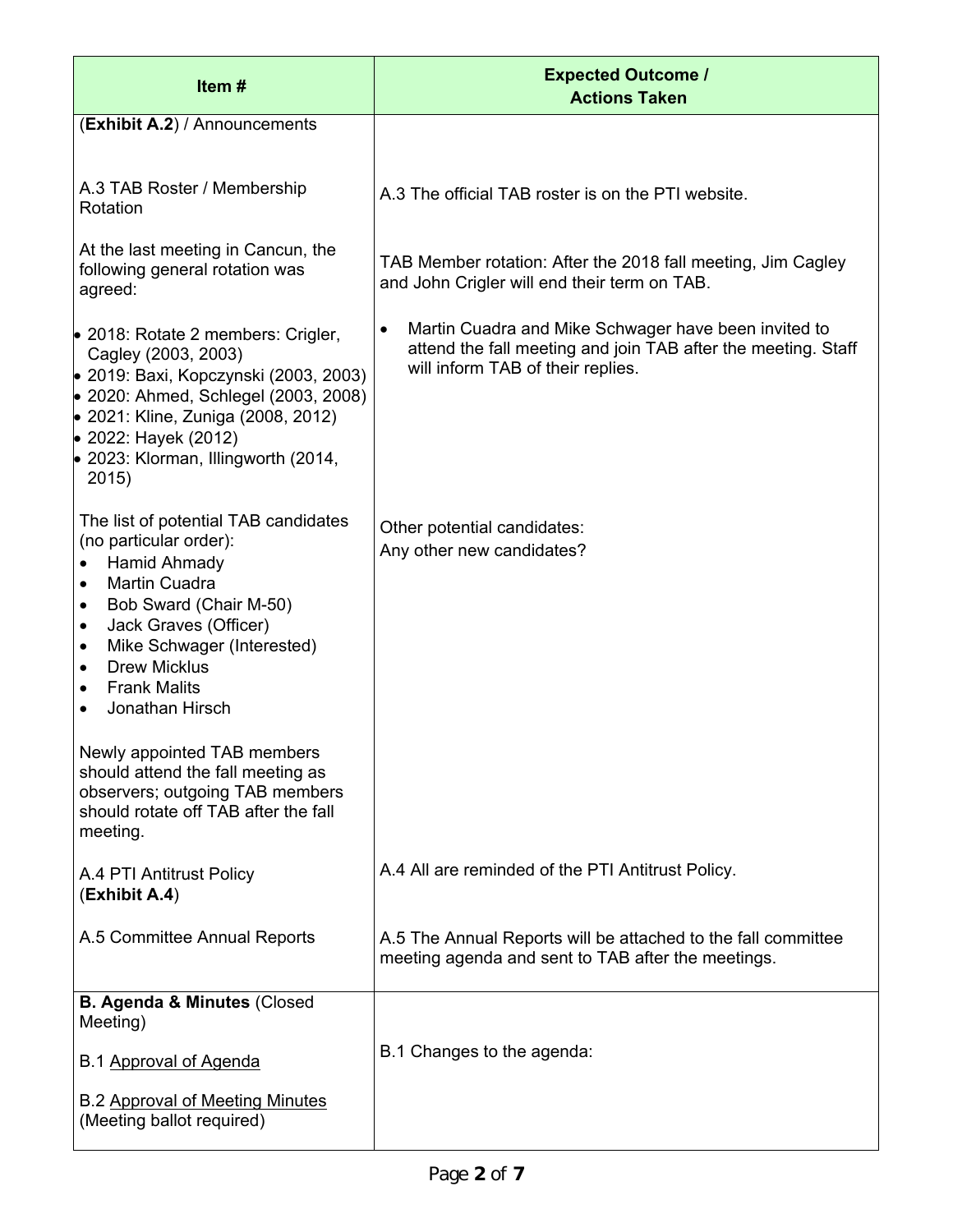| Item#                                                                            | <b>Expected Outcome /</b><br><b>Actions Taken</b>                                                                                                                                                                                                                                                                                                                                                                                                                                                                       |
|----------------------------------------------------------------------------------|-------------------------------------------------------------------------------------------------------------------------------------------------------------------------------------------------------------------------------------------------------------------------------------------------------------------------------------------------------------------------------------------------------------------------------------------------------------------------------------------------------------------------|
| <b>B.2.1 Approval of Meeting Minutes</b><br>from 5-6-18, distributed on 6-21-18. | B.2.1 Motion / Second to approve Meeting Minutes<br>from 5/618: Name / Name, 0-0-0 (Y-N-A)                                                                                                                                                                                                                                                                                                                                                                                                                              |
| <b>C. Actions Taken Between</b><br><b>Meetings (Closed Meeting)</b>              |                                                                                                                                                                                                                                                                                                                                                                                                                                                                                                                         |
| C.1 Letter Ballots                                                               |                                                                                                                                                                                                                                                                                                                                                                                                                                                                                                                         |
| None                                                                             |                                                                                                                                                                                                                                                                                                                                                                                                                                                                                                                         |
| C.2 Web Meetings                                                                 |                                                                                                                                                                                                                                                                                                                                                                                                                                                                                                                         |
| None<br>1. Technical Committee Personnel                                         |                                                                                                                                                                                                                                                                                                                                                                                                                                                                                                                         |
| (Closed Meeting)                                                                 |                                                                                                                                                                                                                                                                                                                                                                                                                                                                                                                         |
| 1.1 Technical Committee Chairs                                                   | 1.1 Current Chairs (Exhibit 5.1)                                                                                                                                                                                                                                                                                                                                                                                                                                                                                        |
| 1.2 Technical Committee Members                                                  | 1.2                                                                                                                                                                                                                                                                                                                                                                                                                                                                                                                     |
| 1.3 Technical Committee Missions                                                 | 1.3 Current technical committees' missions (Exhibit 1.3)                                                                                                                                                                                                                                                                                                                                                                                                                                                                |
| 2. New TAB Initiatives (Closed<br>Meeting)                                       |                                                                                                                                                                                                                                                                                                                                                                                                                                                                                                                         |
| 2.1 Tendons banded in both<br>directions                                         | 2.1 Status report - Tim Christle                                                                                                                                                                                                                                                                                                                                                                                                                                                                                        |
|                                                                                  | 2.2 Agreement Bekaert-PTI - Sub-license agreement                                                                                                                                                                                                                                                                                                                                                                                                                                                                       |
|                                                                                  | Many open questions.<br>Last meeting: Some TAB members expressed concern about the<br>last two bullet points (PTI endorsing the whole testing program,<br>which may show PT with fiber option being better than just PT for<br>banded-banded arrangement, and the potential possibility of<br>stopping the program after T2, with PTI investing a lot of<br>volunteer and staff time into the preparation of the program). The<br>exact wording of the contract will be crucial in reducing possible<br>issues for PTI. |
|                                                                                  | The Bekaert-VT contract lists Bekaert objectives only, namely to<br>lift the stress limitations, etc. This could potentially prove that the<br>current Banded - Distributed PT arrangement requires less PT<br>than currently; the costs are the unknown, however.                                                                                                                                                                                                                                                      |
|                                                                                  | The EC will discuss this.                                                                                                                                                                                                                                                                                                                                                                                                                                                                                               |
| 2.2 Quality Assurance in Unbonded<br><b>PT Construction</b>                      |                                                                                                                                                                                                                                                                                                                                                                                                                                                                                                                         |
| 2.3 PTI Committee Structure                                                      |                                                                                                                                                                                                                                                                                                                                                                                                                                                                                                                         |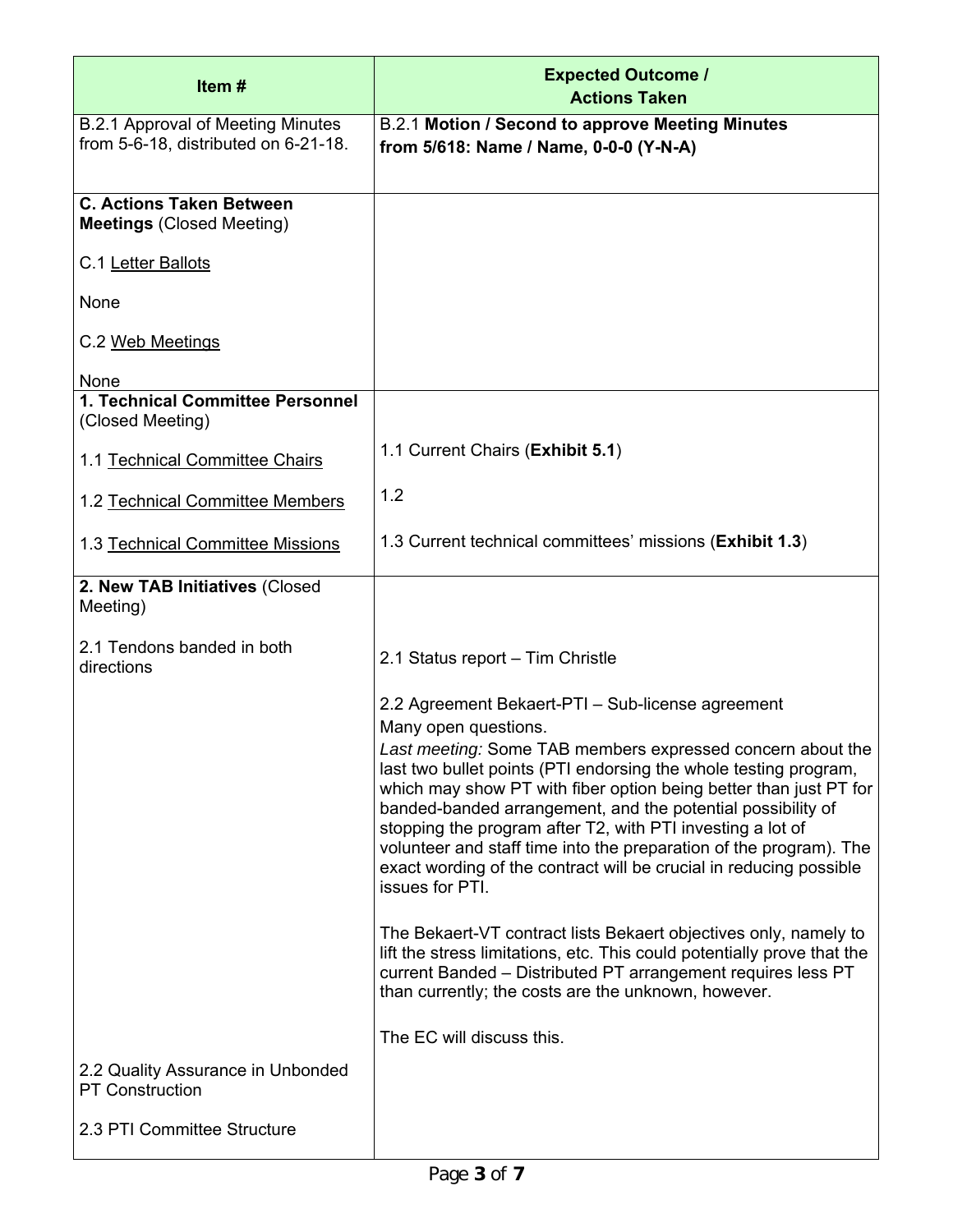| Item#                                                                     | <b>Expected Outcome /</b><br><b>Actions Taken</b>                                                                                                                                                                                                                                                                                                                                                                |
|---------------------------------------------------------------------------|------------------------------------------------------------------------------------------------------------------------------------------------------------------------------------------------------------------------------------------------------------------------------------------------------------------------------------------------------------------------------------------------------------------|
| 2.4 Other Initiatives?                                                    |                                                                                                                                                                                                                                                                                                                                                                                                                  |
| 3. Relations with other<br><b>Organizations (Closed Meeting)</b>          |                                                                                                                                                                                                                                                                                                                                                                                                                  |
| 3.1 ACI<br>3.1.1 ACI 301, Specification for<br><b>Structural Concrete</b> |                                                                                                                                                                                                                                                                                                                                                                                                                  |
| 3.1.2 ACI 318, Structural Concrete<br><b>Building Code</b>                | 3.1.2 Splitting of 318-G? What action is necessary?<br>PTI members involved in 318 should support it; staff to check<br>with PCI to support it jointly (Roger/Jason), as it would allow for<br>a faster progress on the work items through focusing on the<br>particular industry's items. Members from the other industry<br>segment are often not familiar enough with the subjects, which<br>delays progress. |
| 3.1.3 ACI 350, Environ. Eng. Conc.<br><b>Structures</b>                   | 3.1.3 Unbonded tendons for circumferential prestressing.                                                                                                                                                                                                                                                                                                                                                         |
| 3.1.4 ACI 362, Parking Structures                                         |                                                                                                                                                                                                                                                                                                                                                                                                                  |
| 3.1.5 ACI 423, Prestressed Concrete                                       | 3.1.5 Strand relaxation testing performed or observed by an<br>independent agency.                                                                                                                                                                                                                                                                                                                               |
| 3.2 <u>ICRI</u>                                                           |                                                                                                                                                                                                                                                                                                                                                                                                                  |
| 3.3 IBC                                                                   |                                                                                                                                                                                                                                                                                                                                                                                                                  |
| 3.4 <u>AISC</u>                                                           |                                                                                                                                                                                                                                                                                                                                                                                                                  |
| 3.5 ASCE                                                                  |                                                                                                                                                                                                                                                                                                                                                                                                                  |
| 3.6 ASBI                                                                  | 3.6 Randy Cox will retire and Gregg A. Freeby from TXDOT will                                                                                                                                                                                                                                                                                                                                                    |
| 3.7 <u>TRB</u>                                                            | replace him.                                                                                                                                                                                                                                                                                                                                                                                                     |
| 3.8 FIB                                                                   |                                                                                                                                                                                                                                                                                                                                                                                                                  |
| 3.9 CSA                                                                   |                                                                                                                                                                                                                                                                                                                                                                                                                  |
| 3.10 ACCS                                                                 | 3.11 Wood structure on hold.                                                                                                                                                                                                                                                                                                                                                                                     |
| 3.11 Contacts to Spec Writing<br><b>Agencies</b>                          |                                                                                                                                                                                                                                                                                                                                                                                                                  |
| <b>4. Technical Committee</b><br><b>Procedures (Closed Meeting)</b>       |                                                                                                                                                                                                                                                                                                                                                                                                                  |
| 4.1 Technical Committee Manual                                            | 4.1 A draft with changes reflecting the new committee and TG                                                                                                                                                                                                                                                                                                                                                     |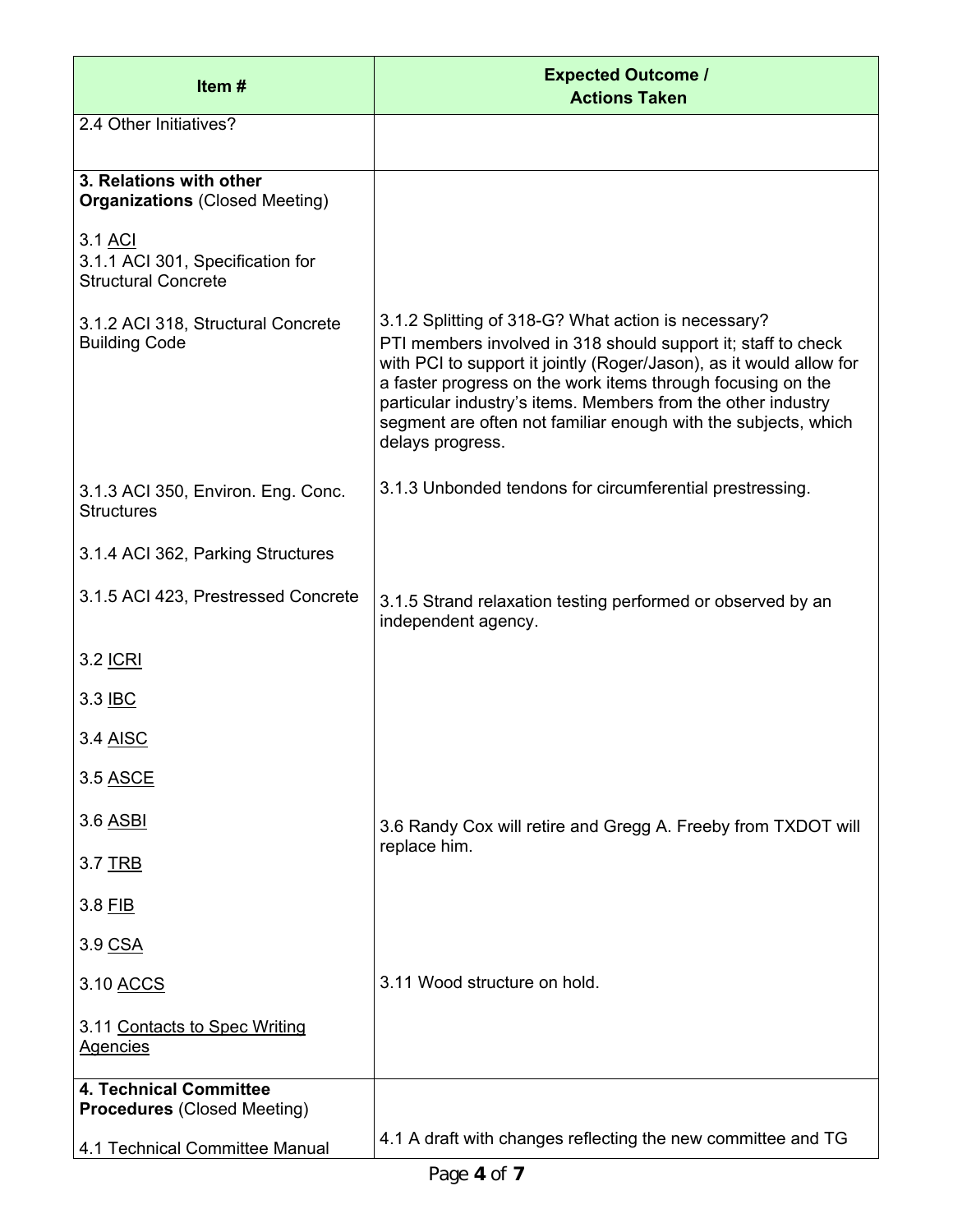| Item#                                                                                                                                                                                                                                                                                                                                                                                                                            | <b>Expected Outcome /</b><br><b>Actions Taken</b>                                                                                                                                                                                                                                                          |
|----------------------------------------------------------------------------------------------------------------------------------------------------------------------------------------------------------------------------------------------------------------------------------------------------------------------------------------------------------------------------------------------------------------------------------|------------------------------------------------------------------------------------------------------------------------------------------------------------------------------------------------------------------------------------------------------------------------------------------------------------|
|                                                                                                                                                                                                                                                                                                                                                                                                                                  | arrangement was prepared by staff. (Attached to email)                                                                                                                                                                                                                                                     |
| 4.2 Post-Tensioning Terminology<br>(PTT)                                                                                                                                                                                                                                                                                                                                                                                         |                                                                                                                                                                                                                                                                                                            |
| 4.3 Membership Appointment<br>Procedures                                                                                                                                                                                                                                                                                                                                                                                         |                                                                                                                                                                                                                                                                                                            |
| <b>5. Technical Committee Affairs</b><br>(Open Meeting)                                                                                                                                                                                                                                                                                                                                                                          |                                                                                                                                                                                                                                                                                                            |
| 5.1 Changes to Committees                                                                                                                                                                                                                                                                                                                                                                                                        | 5.1 Current committees are in (Exhibit 5.1)                                                                                                                                                                                                                                                                |
| 5.2 Committees' Annual Reports                                                                                                                                                                                                                                                                                                                                                                                                   |                                                                                                                                                                                                                                                                                                            |
| 5.3 TAB Contact Assignments<br>(Exhibit 5.1)<br>M-10: Rashid Ahmed<br>M-10 TG-A: Doug Schlegel<br>M-10 TG-B:<br>M-50 John Crigler<br>M-55: Andrea Schokker<br><b>DC-10: Don Illingworth</b><br><b>DC-10 TG-A</b><br><b>DC-10 TG-B</b><br><b>DC-10 TG-C</b><br><b>DC-10 TG-D</b><br>DC-20: Hayek<br>DC-20 SC-A Klorman<br><b>DC-20 TG-A</b><br>DC-35: Asit Baxi<br>DC-40: John Crigler<br>DC-45: John Crigler<br>DC-80: Don Kline |                                                                                                                                                                                                                                                                                                            |
| <b>6. Technical Committee Documents</b><br>(Open Meeting)                                                                                                                                                                                                                                                                                                                                                                        |                                                                                                                                                                                                                                                                                                            |
| 6.1 Existing PTI Technical<br>Documents                                                                                                                                                                                                                                                                                                                                                                                          | 6.1 Existing documents list is in ( <b>Exhibit 6.1</b> )                                                                                                                                                                                                                                                   |
| 6.2 New / Proposed PTI Technical<br><b>Documents</b>                                                                                                                                                                                                                                                                                                                                                                             | 6.2 Proposed documents list is in ( <b>Exhibit 6.2</b> )                                                                                                                                                                                                                                                   |
| 6.2.1 TAB.1 PT Manual<br>Review progress<br>٠<br>Make/confirm assignments with<br>$\bullet$<br>deadlines<br>Balloting plan with dates<br>٠<br><b>Chapter Primary Reviewers</b><br>$\bullet$                                                                                                                                                                                                                                      | 6.2.1 PT Manual (Balloting starts on Friday, 7-27-18)<br>The process for TAB review of chapters:<br>Ballots 30 days; two chapters at a time<br>$\bullet$<br>Schedule regular web meetings<br>$\bullet$<br>Ballot reminders; 2W, 1W, 3D<br>$\bullet$<br>For each chapter, there are 2 TAB Primary Reviewers |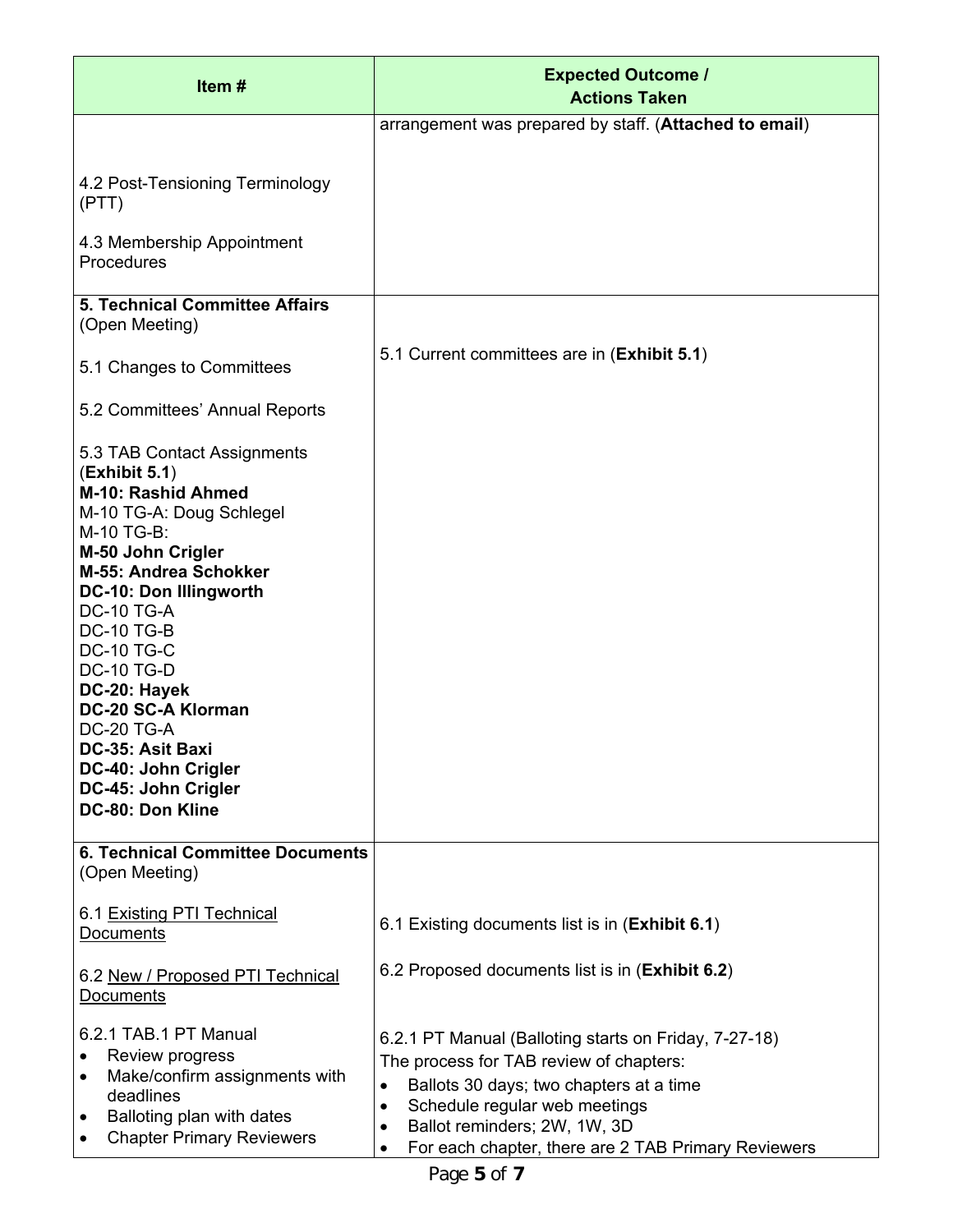| Item#                                                                                                                                                                                                                                                                                | <b>Expected Outcome /</b><br><b>Actions Taken</b>                                                                                                                              |
|--------------------------------------------------------------------------------------------------------------------------------------------------------------------------------------------------------------------------------------------------------------------------------------|--------------------------------------------------------------------------------------------------------------------------------------------------------------------------------|
| It is becoming critical to publish the 7 <sup>th</sup><br>edition of the PT Manual in the near<br>future. A plan to publication should be<br>prepared, possibly considering<br>omitting some of the (new) chapters.                                                                  | Outside reviewers can be added if needed                                                                                                                                       |
| 6.3 TAB Document Review                                                                                                                                                                                                                                                              |                                                                                                                                                                                |
| 7. Other Publications (Open<br>Meeting)                                                                                                                                                                                                                                              |                                                                                                                                                                                |
| 7.1 New PTI Technical Notes?                                                                                                                                                                                                                                                         | 7.1 Technical Notes nearing completion:<br><b>Temperature Tendons</b><br>$\bullet$                                                                                             |
| 7.2 New PTI FAQs?                                                                                                                                                                                                                                                                    | Restraint to Shortening: Thomas Kang may be able to<br>$\bullet$<br>contribute with his expertise with this subject.                                                           |
| 7.3 Sustainability                                                                                                                                                                                                                                                                   | 7.3 Carol Hayek is asked to report at the TAB Summer WM.                                                                                                                       |
| 8. Conventions and Other Meetings<br>(Open Meeting)                                                                                                                                                                                                                                  |                                                                                                                                                                                |
| 8.1 2018 Technical Sessions<br>More requests were obtained than<br>available time slots; however, too<br>many relatively late, preventing a<br>selection process to select the best.                                                                                                 |                                                                                                                                                                                |
| 8.2 2019 Committee Chair Luncheon<br>Focus on open discussion of items<br>helpful for running a committee; an<br>agenda and discussion guide PPs<br>are ready, (Exhibit 8.2)                                                                                                         | 8.2 Any suggestions for the subjects of discussion?                                                                                                                            |
| 8.3 PTI & TAB Awards                                                                                                                                                                                                                                                                 |                                                                                                                                                                                |
| 8.4. New PTI Website                                                                                                                                                                                                                                                                 | 8.5 A presentation will be organized at the 2018 PTI Committee<br>Days in Colorado Springs to introduce the website and the<br>committee features from the users' perspective. |
| 9. Educational Items                                                                                                                                                                                                                                                                 |                                                                                                                                                                                |
| 9.1 Excerpt from the Strategic Plan:<br>Revise and update documents<br>$\bullet$<br>older than 6 years<br>Revise and update FAQs and TNs<br>$\bullet$<br>older than 4 years<br>Develop library of selected FAQs<br>$\bullet$<br>with focus on PTI position on all<br>PT applications | 9.1 Coordination with the Education Committee; Professor's<br>Seminar - TAB recommendations:<br>This item will be discussed in detail during the TAB Summer<br>WM.             |